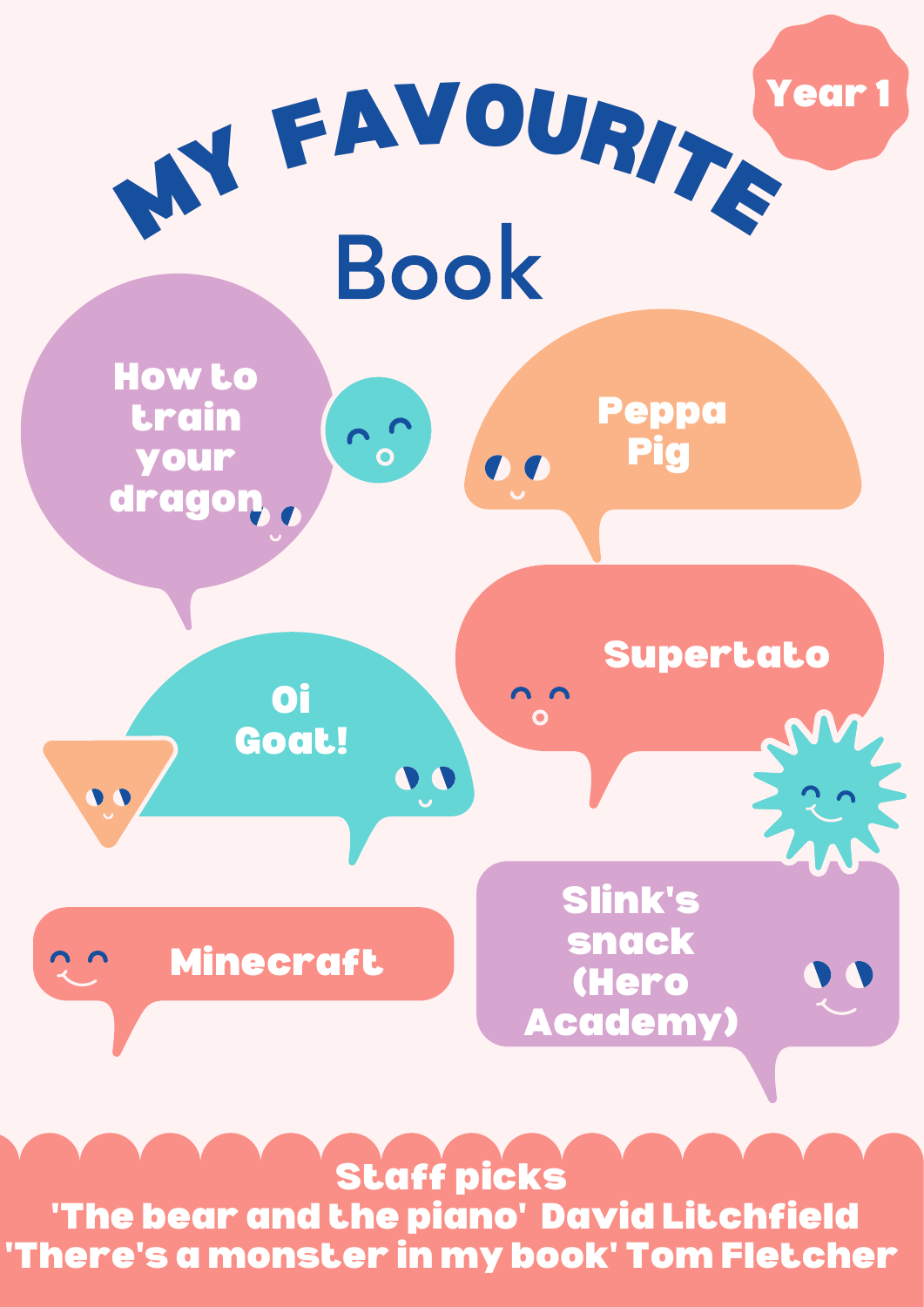## W FAVOURITE Author Year



## Staff picks Anything Julia Donaldson especially 'Gruffalo' and 'Jack and the flumflum tree'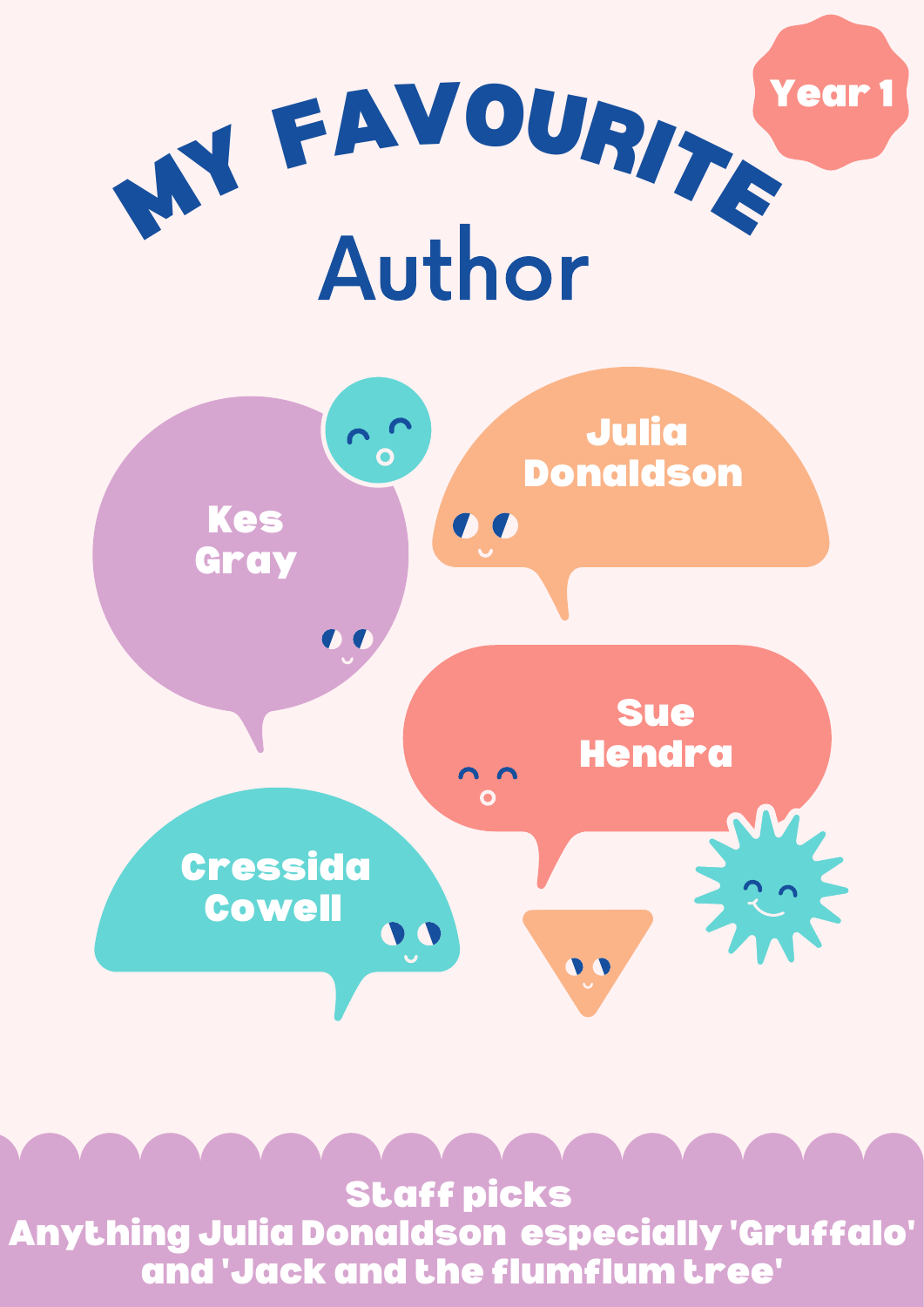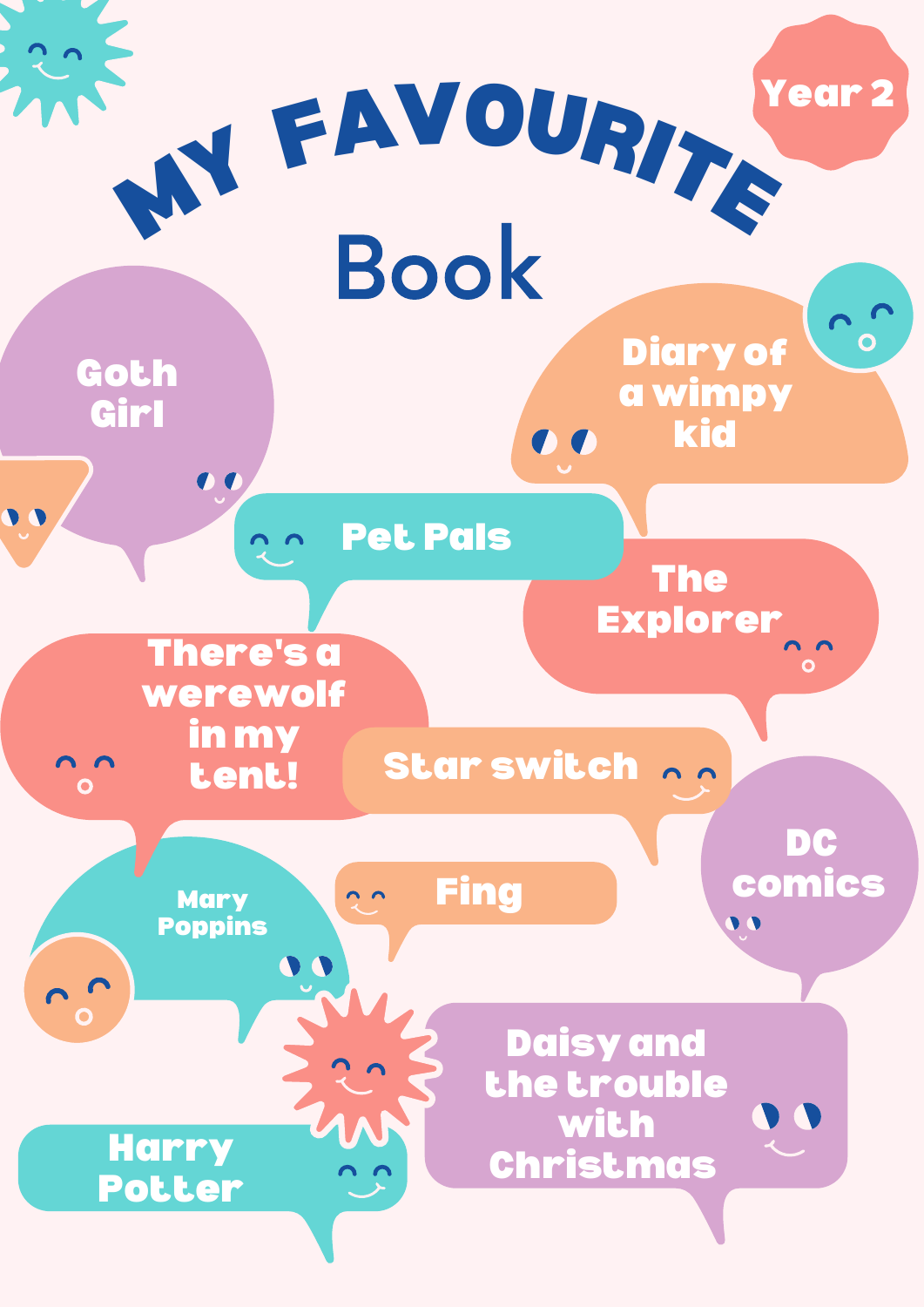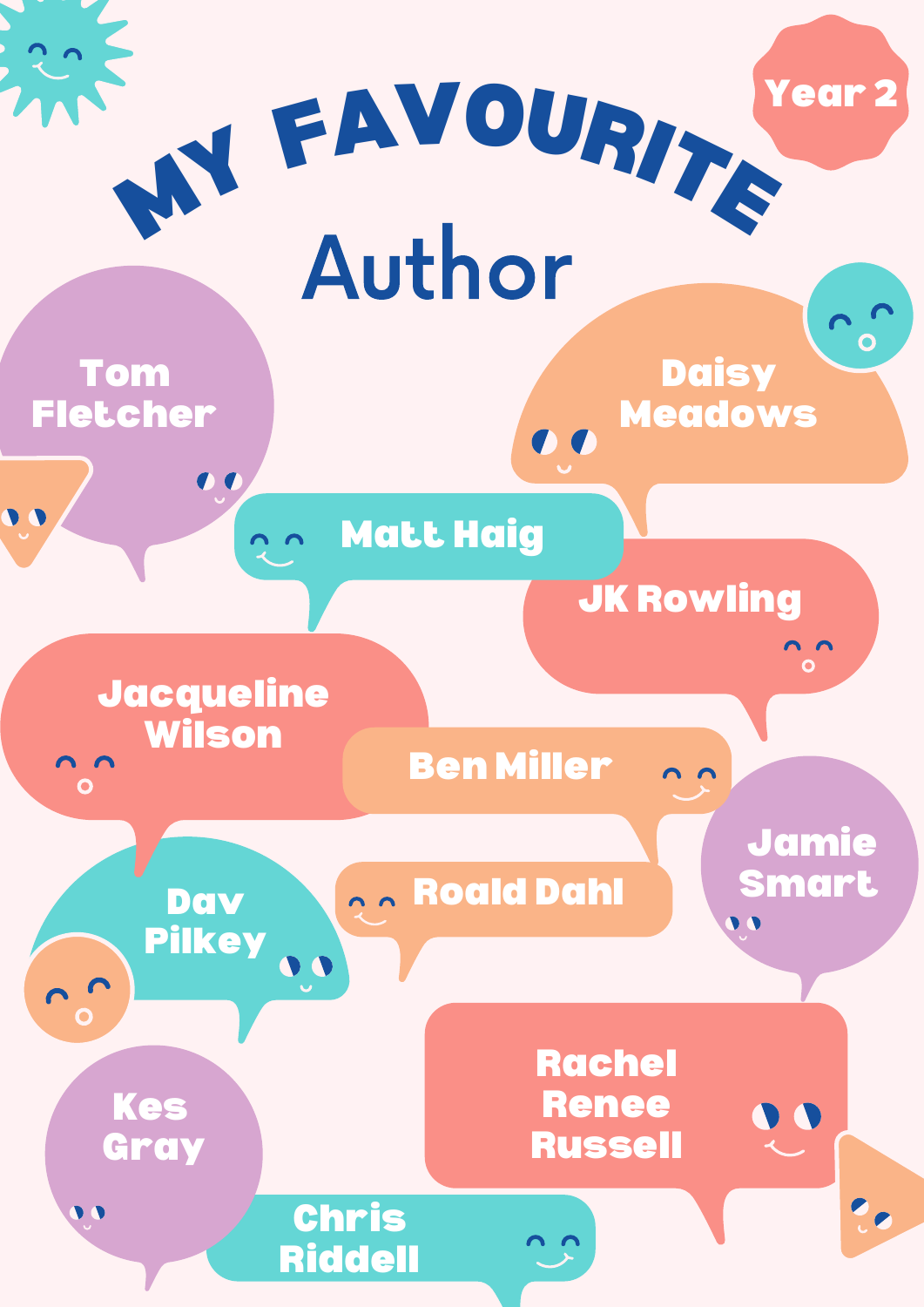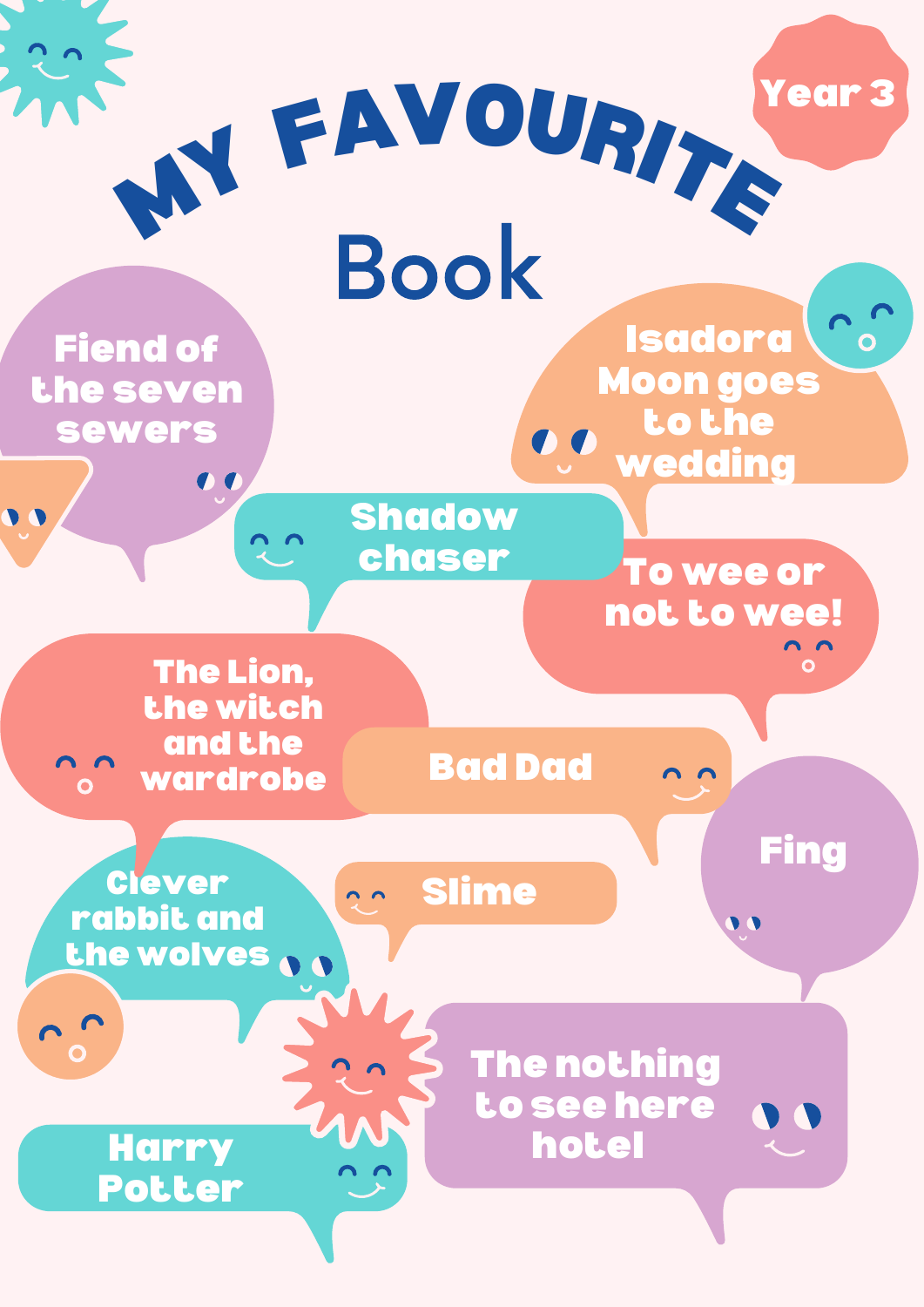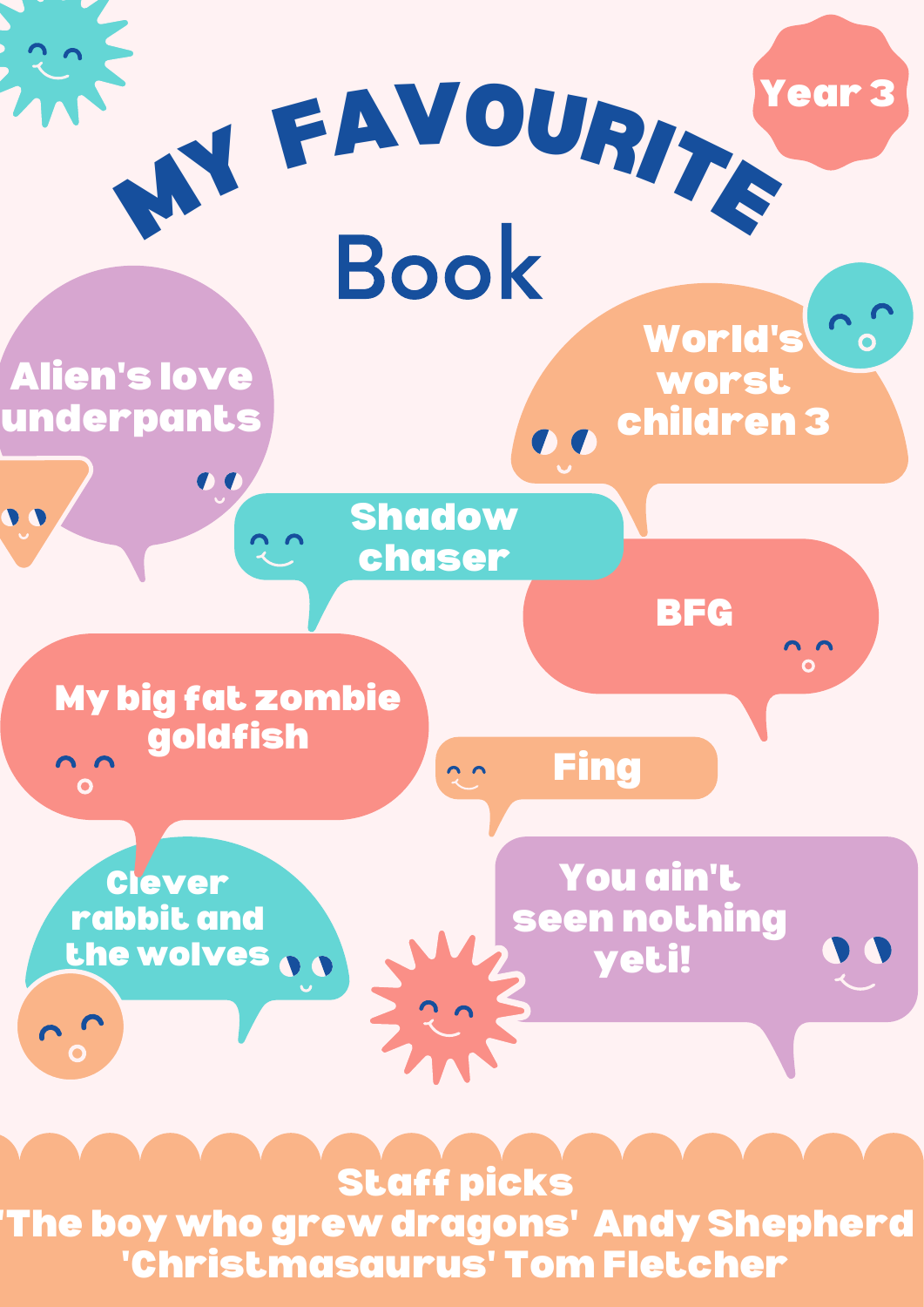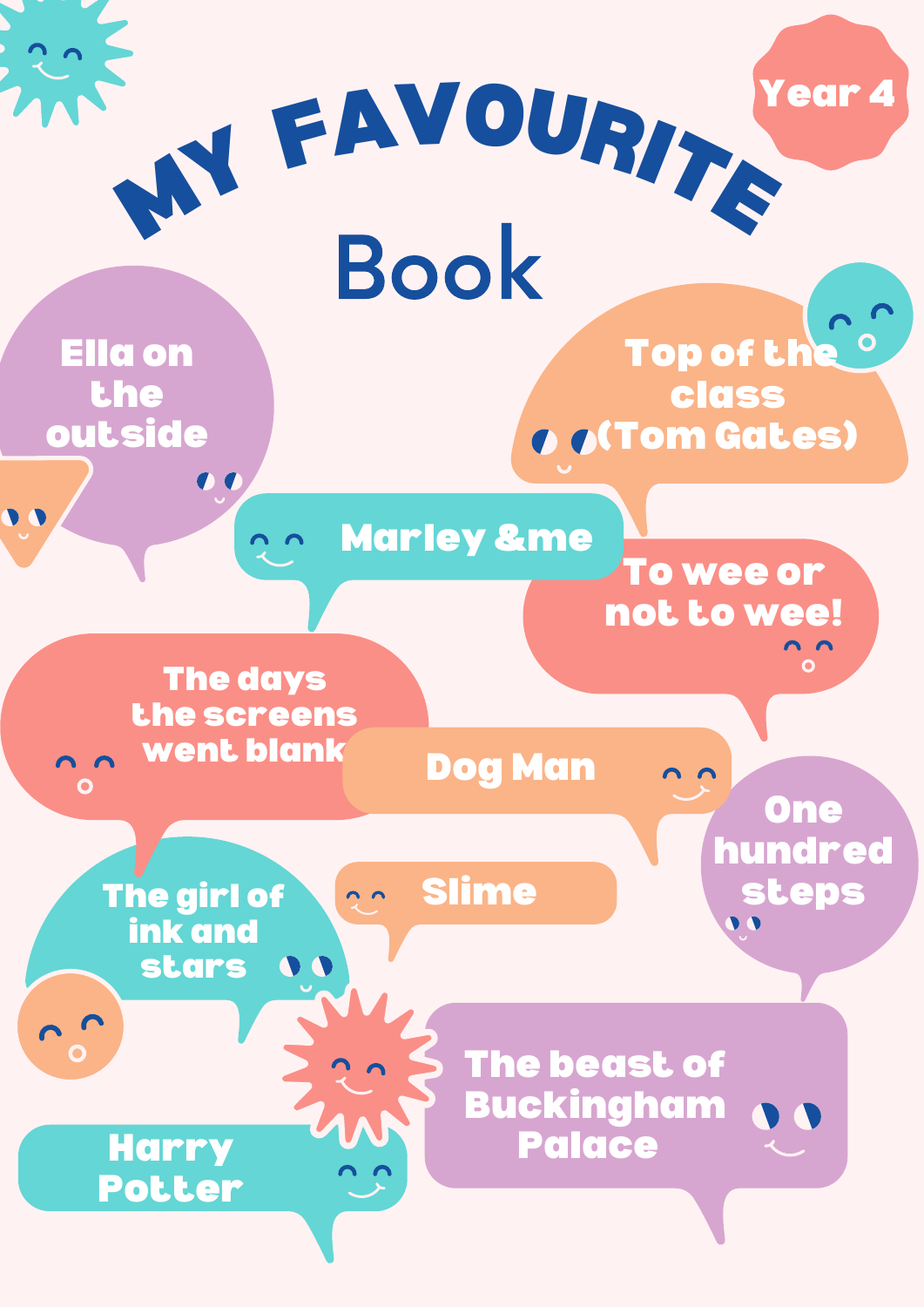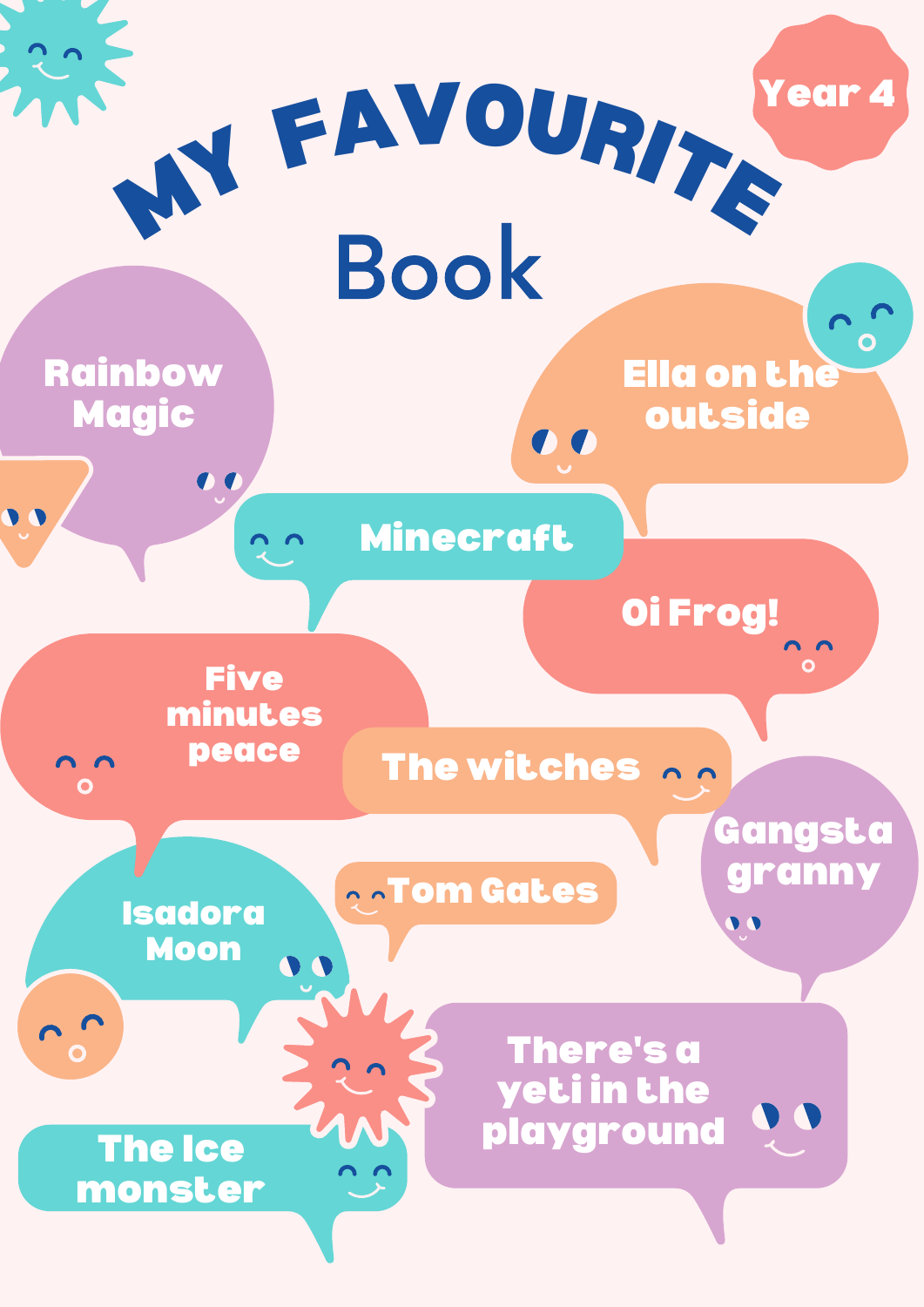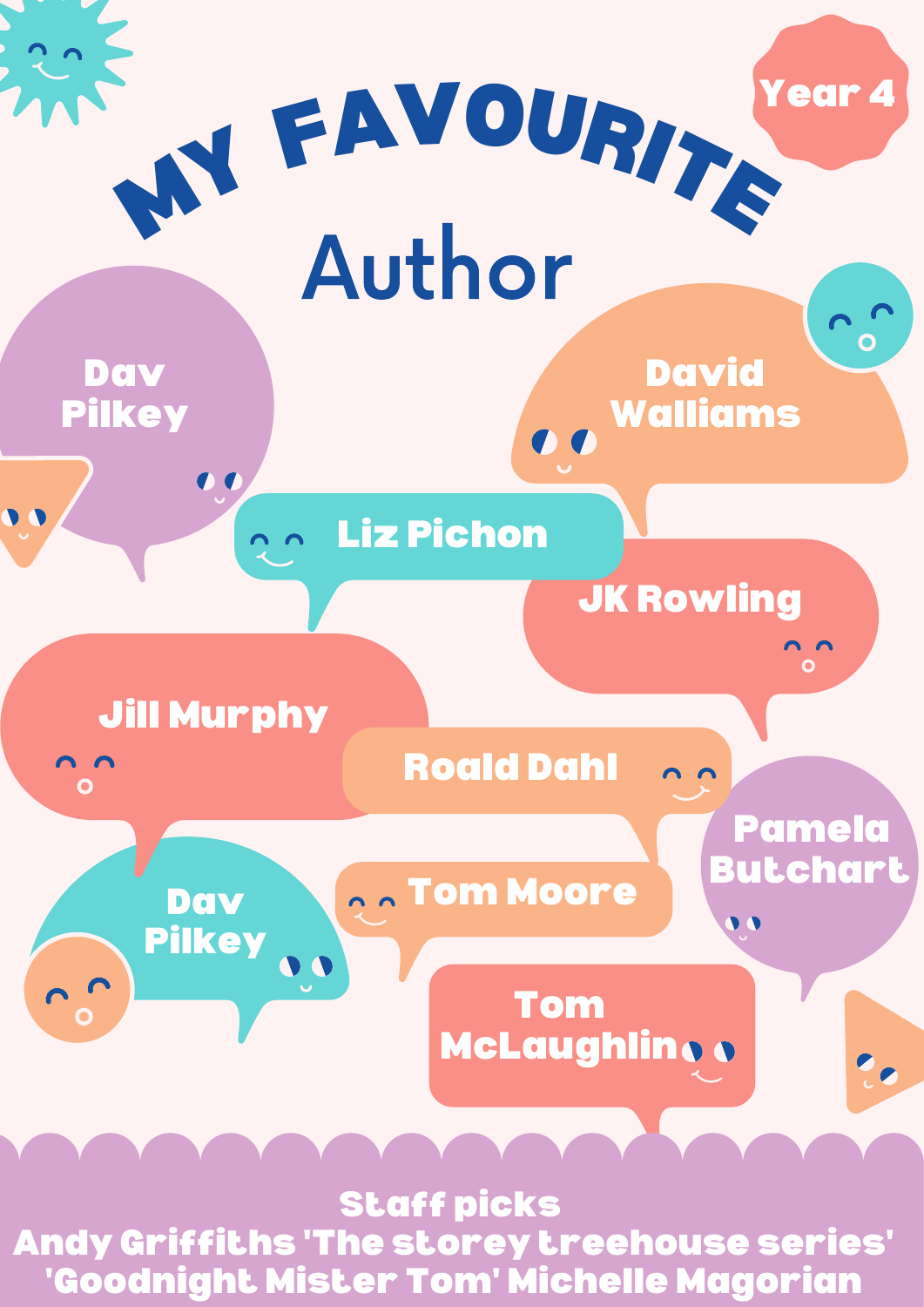![](_page_9_Figure_0.jpeg)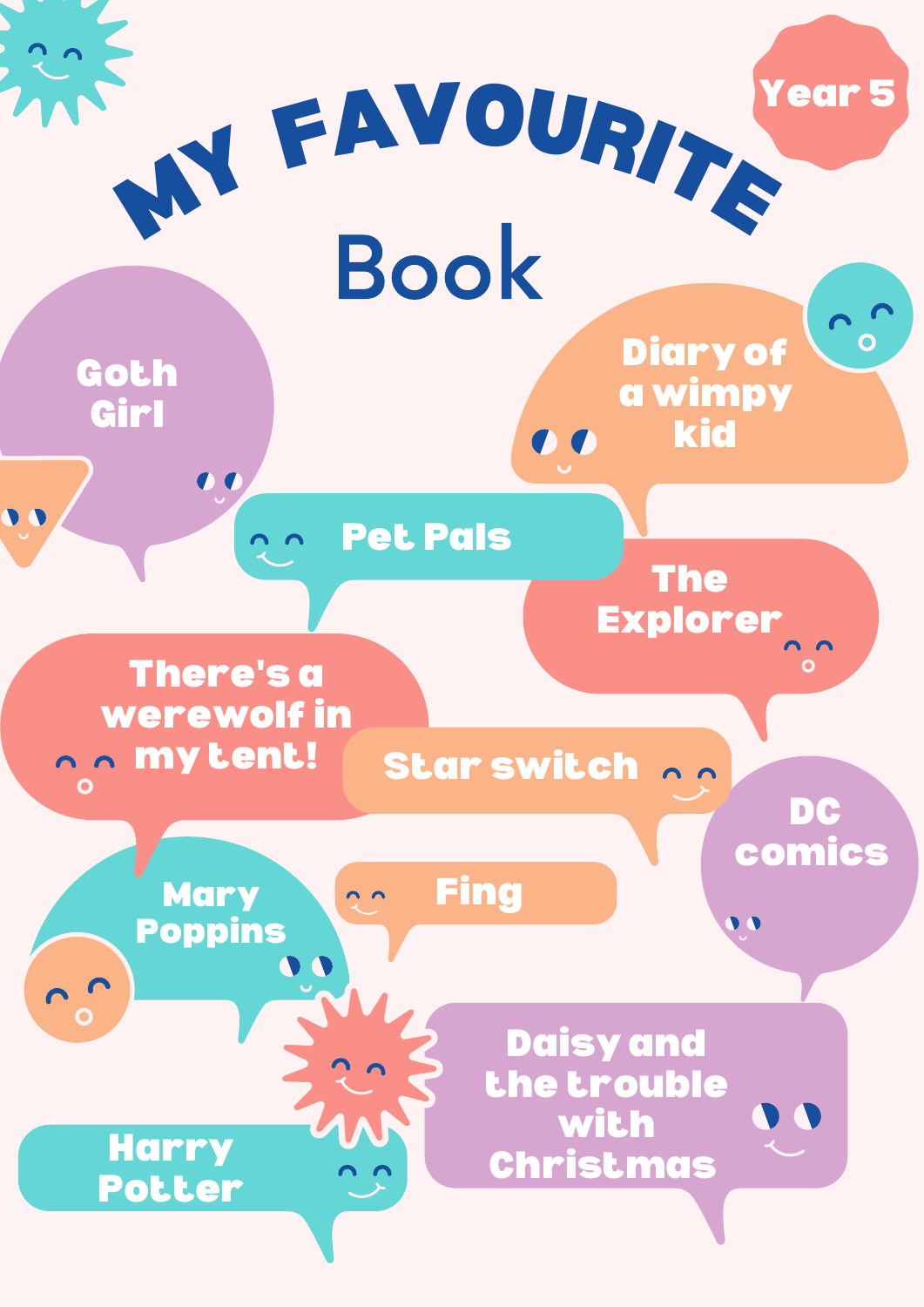![](_page_10_Picture_0.jpeg)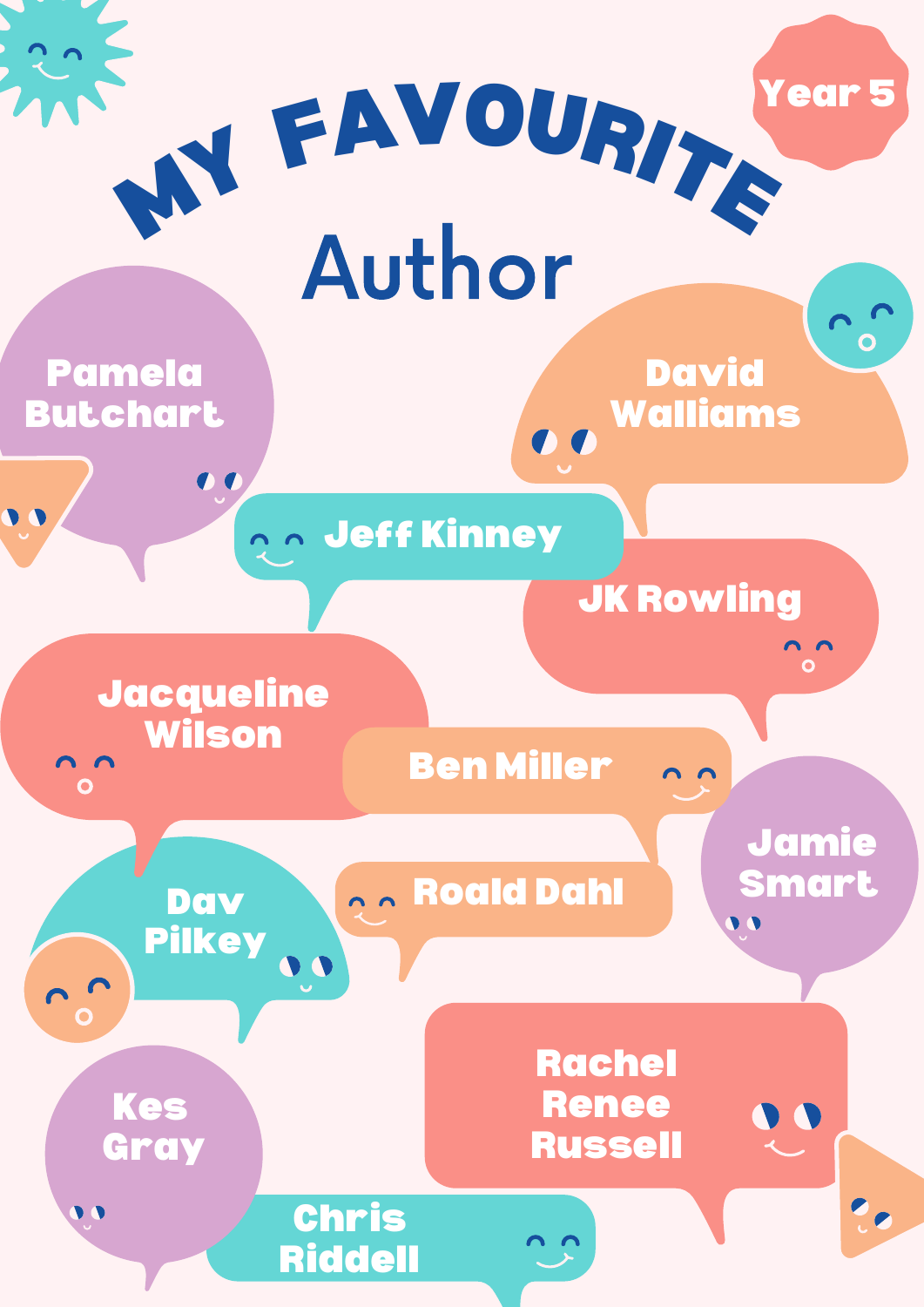Pokemon diamond and pearl adventure

at Malory n n Towers Dork Diaries 22

![](_page_11_Figure_0.jpeg)

James and the giant peach

Mysterion Contractor le<br>.... ysterious<br>Aradiat sneuree<br>sociaty The mysterious benedict society

oo 2 Marry Potter Simpson's comics